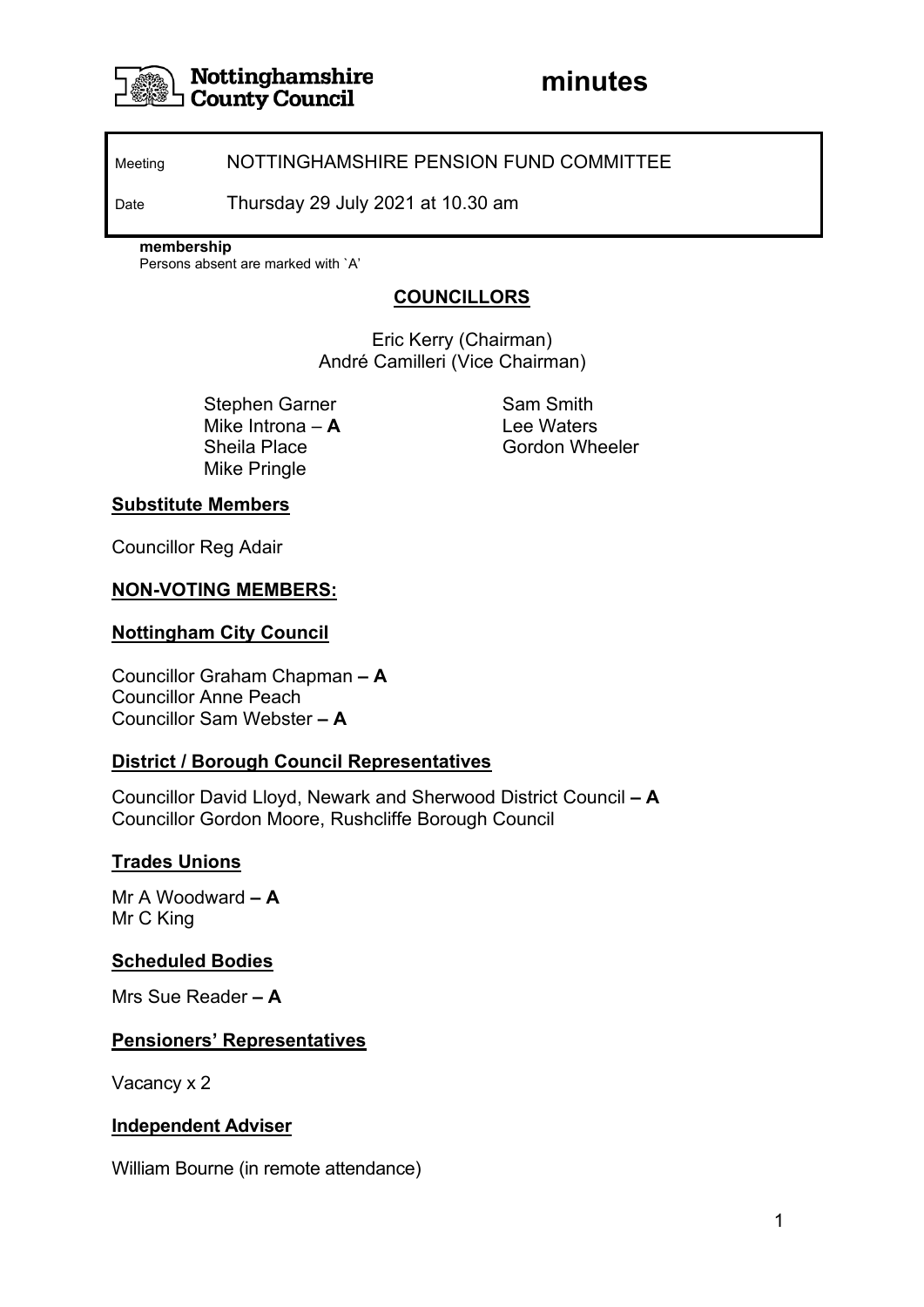# **Officers in Attendance**

| Nigel Stevenson        | (Chief Executive's Department)                        |
|------------------------|-------------------------------------------------------|
| Keith Palframan        | (Chief Executive's Department)                        |
| <b>Tamsin Rabbitts</b> | (Chief Executive's Department) (in remote attendance) |
| Jon Clewes             | (Chief Executive's Department)                        |
| Sarah Stevenson        | (Chief Executive's Department)                        |
| Jo Toomey              | (Chief Executive's Department)                        |

# **LGPS Central**

Joanne Segars, Chair Mike Weston, CEO Patrick O'Hara, Director of Responsible Investment and Engagement (in remote attendance) Cara Forrest, Client Relationship Manager (in remote attendance)

# **1. MINUTES OF THE LAST MEETING HELD ON 24 JUNE 2021**

The minutes of the last meeting held on 24 June 2021 were confirmed and signed by the Chair.

# **2. APOLOGIES FOR ABSENCE**

- Councillor Mike Introna (other reasons) was substituted by Councillor Reg Adair
- Mrs Sue Reader, scheduled bodies representative
- Councillor Sam Webster, Nottingham City Council
- Councillor Graham Chapman, Nottingham City Council

## **3. DECLARATIONS OF INTEREST BY MEMBERS AND OFFICERS**

No interests were disclosed.

## **4. TO NOTE THE CHANGE IN MEMBERSHIP OF THE COMMITTEE WITH THE REPLACEMENT OF COUNCILLOR GORDON WHEELER WITH COUNCILLOR JONATHAN WHEELER**

## **RESOLVED 2021/027**

That the replacement of Councillor Jonathan Wheeler with Councillor Gordon Wheeler be noted.

## **5. LOCAL GOVERNMENT PENSION SCHEME – ADDITIONAL TEMPORARY RESOURCES FOR THE MCCLOUD PROJECT**

*10:34am to 10:42am – the meeting adjourned as a result of disturbance in the public gallery*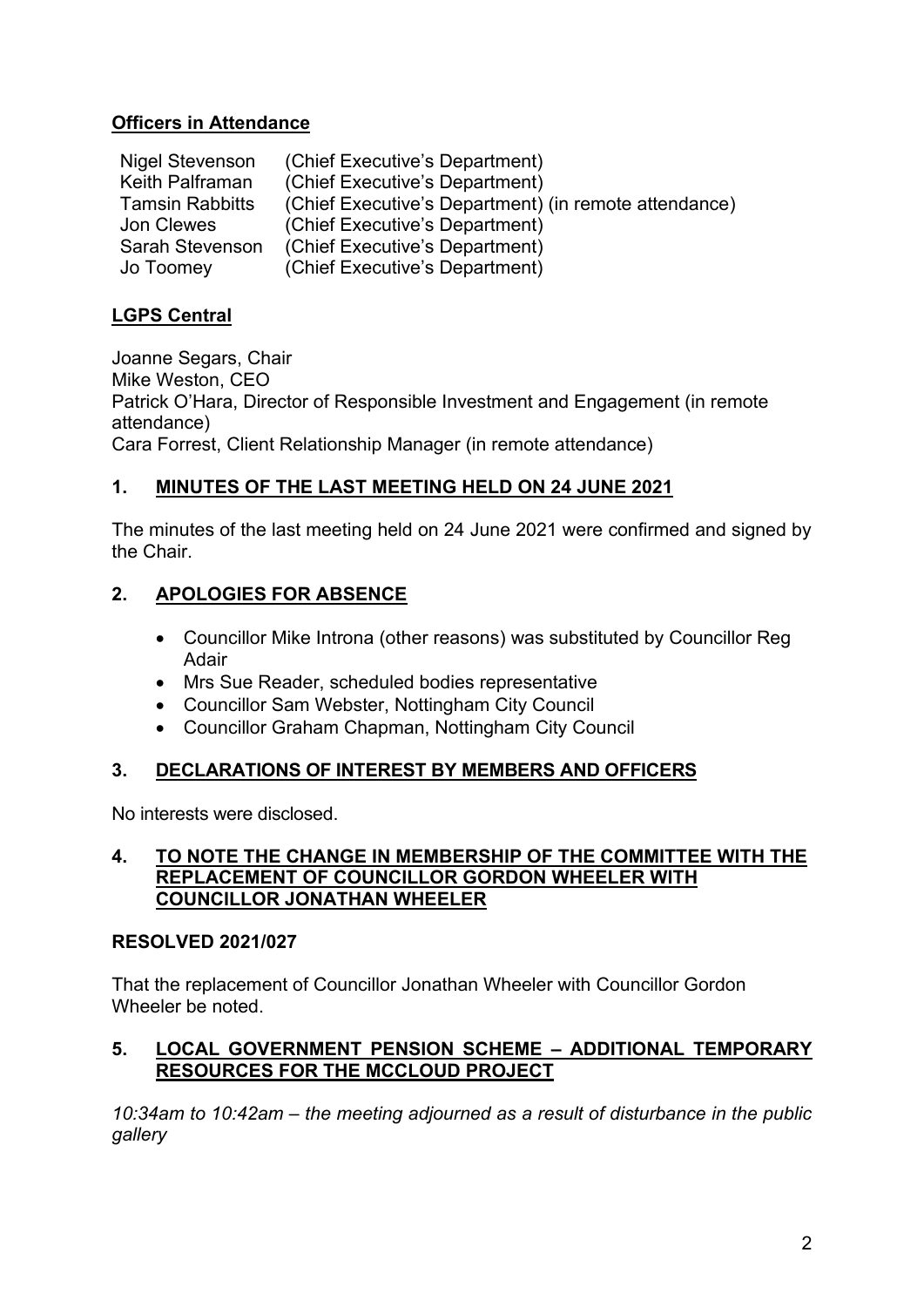The report sought approval for additional temporary resource to ensure Nottinghamshire Pension Fund was able to fulfil its statutory obligations falling from the McCloud judgement.

During discussion Members:

- Queried when the impact of the McCloud judgement would be known and asked that the total cost to the fund be captured in the programme update reports on a regular basis
- Considered the relationship between the work arising from McCloud and the wider transformation programme being undertaken by the Pensions Administration Team
- Sought reassurance about the speed it would be possible to recruit the required numbers of staff and asked about the other options for resourcing the project that had been considered

## **RESOLVED 2021/028**

- 1) That the funding for the additional temporary project resources as detailed within the report be agreed.
- 2) That further update reports be presented to the Nottinghamshire Pension Fund Committee as the project progresses.

## **6. LOCAL GOVERNMENT PENSION SCHEME – PENSION SCAMS**

The report updated committee members on pension scam activities and the requirements of the Pension Regulator and Pension Scheme Act 2021 on the Nottinghamshire Pension Administration Service.

During discussion Members:

• Highlighted the opportunity to reinforce awareness of pension scams through scheme employers' communication channels

### **RESOLVED 2021/029**

- 1) That the following further action be taken to support the Fund to combat pension scams:
	- a) Communications to raise awareness of pensions scams to be shared with scheme employers for distribution through their own channels.
- 2) To commit to the Pension Regulator's pledge to combat pension scams.
- 3) That the Nottinghamshire Pension Fund pension scam action plan shown in Appendix 1 to the report be approved.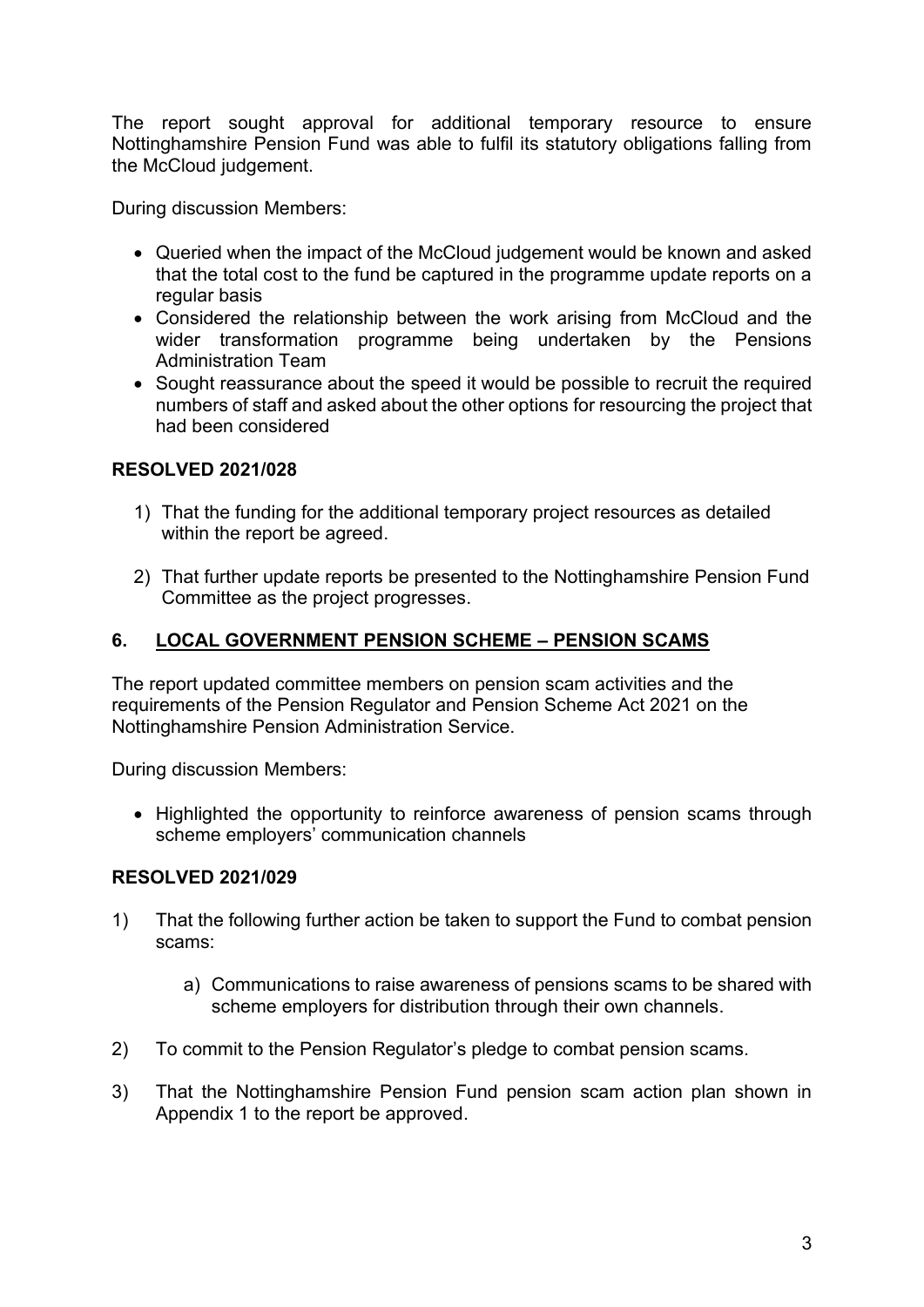- 4) That the funding of an additional Technical and Regulations Officer, to support the delivery of the requirements of the Pension Regulator and Pension Scheme Act 2021 regarding combating pension scams, be agreed.
- 5) That the inclusion of an update on pension scams within the Pension Administration annual performance report be agreed.

## **7. LOCAL GOVERNMENT PENSION SCHEME – FUNDING STRATEGY STATEMENT UPDATE**

The report advised the Committee about amendments that were required arising from changes to the Local Government Pension Scheme Regulations in September 2020 and that the amended Funding Strategy Statement along with the Deferred Debt and Debt Spreading Agreement Police and the Contributions Review Police had been distributed to scheme employers for consultation.

## **RESOLVED 2021/030**

- 1) That the consultation on the proposed Funding Strategy Statement be noted.
- 2) That no further actions were required in relation to the issues contained within the report.

## **8. PROXY VOTING**

The report informed members of the voting of equity holdings in the first quarter of the 2021 calendar year as part of the ongoing commitment to the UK Stewardship Code.

During discussion, Members:

• Requested that information be included within update reports on the votes cast by Hermes EOS on behalf of the Fund

#### **RESOLVED 2021/031**

1) That future reports on proxy voting should include a summary of votes cast by Hermes EOS on behalf of the Fund.

## **9. LOCAL AUTHORITY PENSION FUND FORUM BUSINESS MEETING**

The report updated members of the Nottinghamshire Pension Fund Committee on the Local Authority Pension Fund Forum business meeting that took place on 21 April 2021.

During discussion, Members:

• Considered the potential impact of positive engagement with companies versus disinvestment from them.

#### **RESOLVED 2021/032**